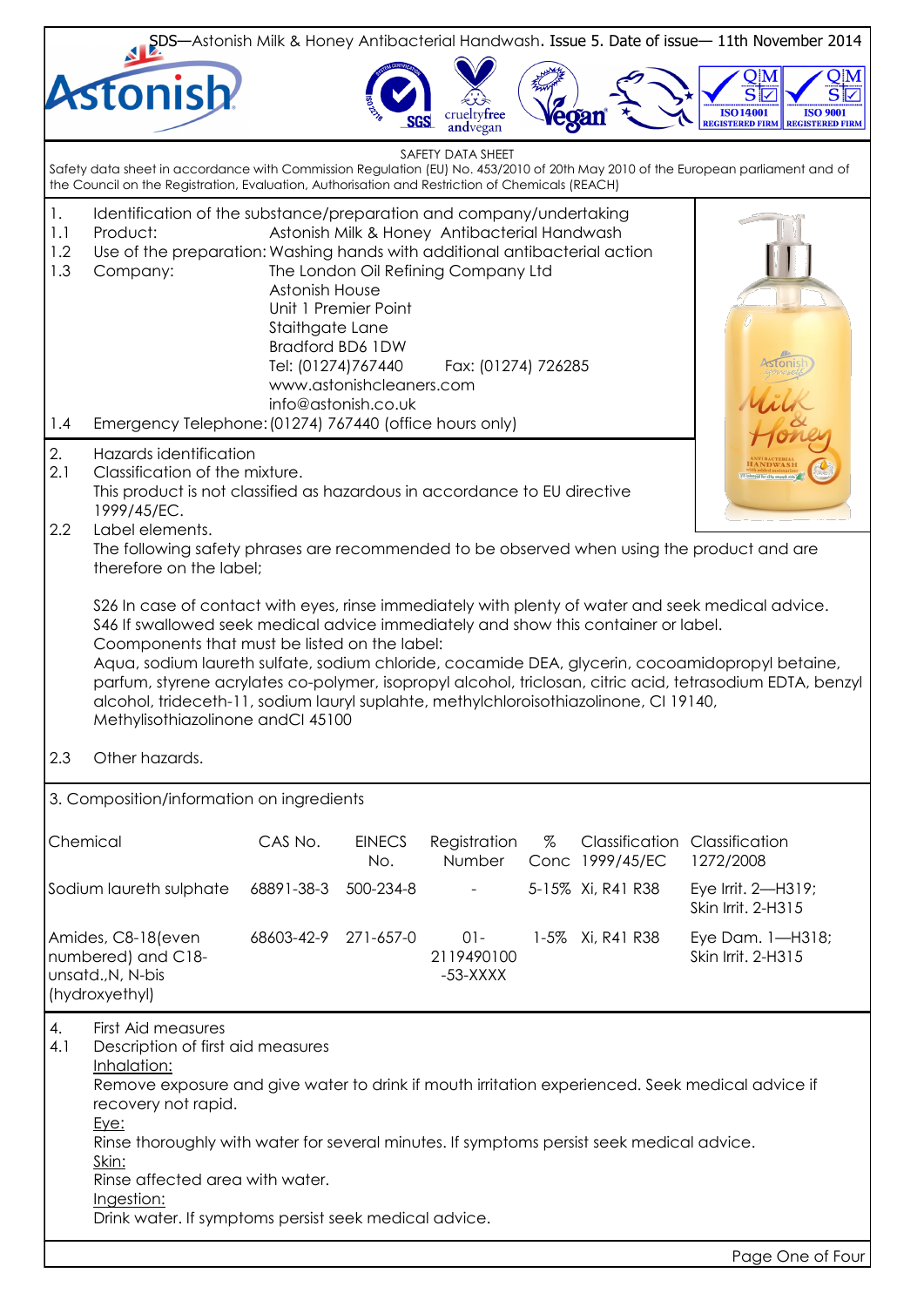|           |                                                                                                                                                                                                            | SDS-Astonish Milk & Honey Antibacterial Handwash. Issue 5. Date of issue-11th November 2014 |  |  |  |  |
|-----------|------------------------------------------------------------------------------------------------------------------------------------------------------------------------------------------------------------|---------------------------------------------------------------------------------------------|--|--|--|--|
| 4.2       | Most important symptoms and effects, both acute and delayed.                                                                                                                                               |                                                                                             |  |  |  |  |
|           | Inhalation:<br>Possible mild irritation of breathing passage and possible mouth irritation.<br><u>Eye:</u>                                                                                                 |                                                                                             |  |  |  |  |
|           | Possible mild irritation, redness and soreness.                                                                                                                                                            |                                                                                             |  |  |  |  |
|           | Skin:<br>Possible mild transient irritation of skin. Possible contact sensitization due to coumarin.<br>Ingestion:                                                                                         |                                                                                             |  |  |  |  |
| 4.3       | Possible mild stomach upset and mild soreness of mouth<br>Indication of any immediate medical attention and special treatment needed.<br>No data available.                                                |                                                                                             |  |  |  |  |
| 5.        |                                                                                                                                                                                                            |                                                                                             |  |  |  |  |
| 5.1       | Fire fighting measures<br>Extinguishing media                                                                                                                                                              |                                                                                             |  |  |  |  |
| 5.2       | Use extinguisher suitable to cause of fire.<br>Special hazards arising from the substance or mixture.<br>In case of fire the following can be released; nitrogen oxides, Carbon oxides, sulphur oxides and |                                                                                             |  |  |  |  |
| 5.3       | hydrogen cyanide.<br>Advice for firefighters                                                                                                                                                               |                                                                                             |  |  |  |  |
|           | Use protection suitable to cause of fire.                                                                                                                                                                  |                                                                                             |  |  |  |  |
| 6.<br>6.1 | Accidental release measures<br>Personal precautions, protective equipment and emergency procedures                                                                                                         |                                                                                             |  |  |  |  |
| 6.2       | Environmental precautions<br>Product is intended to be rinsed away to sewer after use. For bigger spillages non-household spillages                                                                        |                                                                                             |  |  |  |  |
| 6.3       | prevent entry into sewer or drains.<br>Methods and material for containment and cleaning up.<br>Absorb household spillages with e.g. kitchen roll and dispose of in bin. Wipe effected area clean with     |                                                                                             |  |  |  |  |
| 6.4       | a damp cloth.<br>Reference to other sections                                                                                                                                                               |                                                                                             |  |  |  |  |
|           |                                                                                                                                                                                                            |                                                                                             |  |  |  |  |
| 7.<br>7.1 | Handling and storage.<br>Precautions for safe handling                                                                                                                                                     |                                                                                             |  |  |  |  |
| 7.2       | Use as instructed on label.<br>Conditions for safe storage, including any incompatibilities.                                                                                                               |                                                                                             |  |  |  |  |
| 7.3       | Store in ambient conditions.<br>Specific end use(s)                                                                                                                                                        |                                                                                             |  |  |  |  |
|           | Washing hands with additional antibacterial action                                                                                                                                                         |                                                                                             |  |  |  |  |
| 8.<br>8.1 | Exposure controls/ personal protection<br>Control parameters                                                                                                                                               |                                                                                             |  |  |  |  |
|           | Ingredient with limit values where monitoring at the workplace is recommended: Amides, C8-18(even<br>numbered) and C18-unsatd., N, N-bis(hydroxyethyl)                                                     |                                                                                             |  |  |  |  |
|           | Workers<br>DNEL (dermal)<br><b>DNELs</b><br>4.16 mg/kg/day                                                                                                                                                 |                                                                                             |  |  |  |  |
| 8.2       | Exposure controls                                                                                                                                                                                          |                                                                                             |  |  |  |  |
|           | This product does not pose a hazard in normal use. Care should be taken not to inhale the spray. No<br>personal protective equipment is necessary.                                                         |                                                                                             |  |  |  |  |
| 9.<br>9.1 | Physical and chemical properties<br>Important health, safety and environmental information                                                                                                                 |                                                                                             |  |  |  |  |
|           | Appearance:<br>Golden viscous liquid                                                                                                                                                                       | Toffee/caramel<br>Odour:                                                                    |  |  |  |  |
|           | PH:<br>$5.5 - 7.0$<br>Flash Point:<br>Not applicable                                                                                                                                                       | <b>Boiling point:</b><br>Not measured (>100°C)<br>Flammability:<br>Does not ignite          |  |  |  |  |
|           | Explosive properties: None                                                                                                                                                                                 | Oxidising properties: Not available                                                         |  |  |  |  |
|           | Vapour pressure: Not available                                                                                                                                                                             | Relative density: 1.01-1.03                                                                 |  |  |  |  |
|           | Solubility:<br>Soluble in water<br>Partition coefficient: n-octanol/water:                                                                                                                                 | Water solubility: Completely soluble<br>Not available                                       |  |  |  |  |
|           | Viscosity:<br>Not measured                                                                                                                                                                                 | Vapour density: >1 (Air=1)                                                                  |  |  |  |  |
|           |                                                                                                                                                                                                            | Page Two of Four                                                                            |  |  |  |  |

 $\mathbf{r}$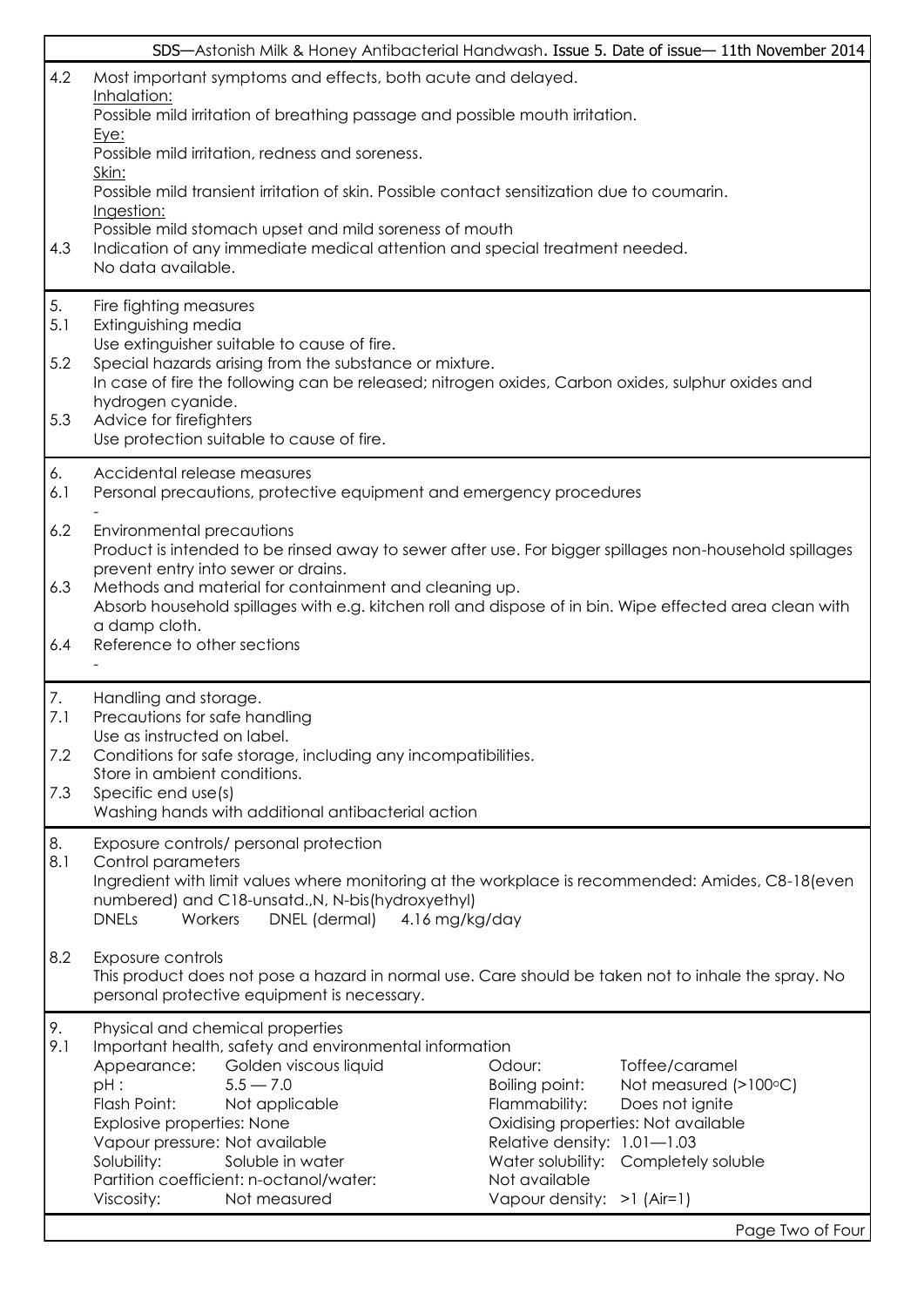| Evaporation rate: Not measured<br>9.2<br>Other information<br>Stability and reactivity<br>10.<br>10.1<br>Reactivity<br>No reactivity hazards expected.<br>10.2 Chemical stability<br>Stable under normal conditions.<br>10.3 Possibility of hazardous reaction<br>None under normal conditions.<br>10.4 Conditions to avoid<br>None<br>10.5<br>Incompatible materials<br>None<br>Hazardous decomposition products<br>10.6<br>nitrogen oxides, Carbon oxides, sulphur oxides and hydrogen cyanide.<br>11.<br>Information on toxicological effects.<br>11.1<br>Toxicity.<br>The mixture has not been tested. Based on the available data of the ingredients the classification<br>criteria are not met.<br>Sodium laureth sulphate<br>LD50<br>>2,000 mg/kg<br>Acute toxicity<br>oral (rat)<br>Eye Irritation<br>rabbit<br>rabbit<br>Skin irritation<br>Moderately irritant for a single application (4hr)<br>Amides, C8-18 (even numbered) and C18-unsatd., N, N-bis (hydroxyethyl)<br>Acute toxicity<br>Eye irritation<br>Strong irritant with the danger of severe eye injury<br>Skin irritation<br>irritant to skin and mucous membranes<br>LD50<br>Oral<br>>5000 mg/kg (rat)<br>LD50<br>Dermal<br>>2000 mg/kg (rat)<br>Oral<br><b>NOAEL</b><br>>750 mg/kg/day (rat)<br>Dermal<br><b>NOAEL</b><br>>50 mg/kg/day (rat)<br>12.<br>Ecological information<br>12.1<br>Toxicity.<br>The mixture has not been tested. Based on the available data of the ingredients the classification<br>criteria are not met.<br>Amides, C8-18 (even numbered) and C18-unsatd., N, N-bis (hydroxyethyl)<br>CL50<br>Fish<br>$2.4$ g/ml<br><b>CE50</b><br>$3.2$ g/ml<br>Daphnia<br><b>CL50</b><br>3.9 g/ml<br>alga<br>Persistence and biodegradability<br>12.2<br>Does not contain any components considered to be persistent. Contains detergents that satisfy the<br>biodegradation requirements of directive 648/2004/EC.<br><b>Bioaccumulative potential</b><br>12.3<br>No bioaccumulative potential noted for any component.<br>Mobility in soil<br>12.4<br>The components of the mixture are readily absorbed into soil and are mobile in water environment. |  |  | SDS-Astonish Milk & Honey Antibacterial Handwash. Issue 5. Date of issue-11th November 2014 |  |  |  |
|------------------------------------------------------------------------------------------------------------------------------------------------------------------------------------------------------------------------------------------------------------------------------------------------------------------------------------------------------------------------------------------------------------------------------------------------------------------------------------------------------------------------------------------------------------------------------------------------------------------------------------------------------------------------------------------------------------------------------------------------------------------------------------------------------------------------------------------------------------------------------------------------------------------------------------------------------------------------------------------------------------------------------------------------------------------------------------------------------------------------------------------------------------------------------------------------------------------------------------------------------------------------------------------------------------------------------------------------------------------------------------------------------------------------------------------------------------------------------------------------------------------------------------------------------------------------------------------------------------------------------------------------------------------------------------------------------------------------------------------------------------------------------------------------------------------------------------------------------------------------------------------------------------------------------------------------------------------------------------------------------------------------------------------------------------------------------------------------------------------------------------------------|--|--|---------------------------------------------------------------------------------------------|--|--|--|
|                                                                                                                                                                                                                                                                                                                                                                                                                                                                                                                                                                                                                                                                                                                                                                                                                                                                                                                                                                                                                                                                                                                                                                                                                                                                                                                                                                                                                                                                                                                                                                                                                                                                                                                                                                                                                                                                                                                                                                                                                                                                                                                                                |  |  |                                                                                             |  |  |  |
|                                                                                                                                                                                                                                                                                                                                                                                                                                                                                                                                                                                                                                                                                                                                                                                                                                                                                                                                                                                                                                                                                                                                                                                                                                                                                                                                                                                                                                                                                                                                                                                                                                                                                                                                                                                                                                                                                                                                                                                                                                                                                                                                                |  |  |                                                                                             |  |  |  |
|                                                                                                                                                                                                                                                                                                                                                                                                                                                                                                                                                                                                                                                                                                                                                                                                                                                                                                                                                                                                                                                                                                                                                                                                                                                                                                                                                                                                                                                                                                                                                                                                                                                                                                                                                                                                                                                                                                                                                                                                                                                                                                                                                |  |  |                                                                                             |  |  |  |
|                                                                                                                                                                                                                                                                                                                                                                                                                                                                                                                                                                                                                                                                                                                                                                                                                                                                                                                                                                                                                                                                                                                                                                                                                                                                                                                                                                                                                                                                                                                                                                                                                                                                                                                                                                                                                                                                                                                                                                                                                                                                                                                                                |  |  |                                                                                             |  |  |  |
|                                                                                                                                                                                                                                                                                                                                                                                                                                                                                                                                                                                                                                                                                                                                                                                                                                                                                                                                                                                                                                                                                                                                                                                                                                                                                                                                                                                                                                                                                                                                                                                                                                                                                                                                                                                                                                                                                                                                                                                                                                                                                                                                                |  |  |                                                                                             |  |  |  |
|                                                                                                                                                                                                                                                                                                                                                                                                                                                                                                                                                                                                                                                                                                                                                                                                                                                                                                                                                                                                                                                                                                                                                                                                                                                                                                                                                                                                                                                                                                                                                                                                                                                                                                                                                                                                                                                                                                                                                                                                                                                                                                                                                |  |  |                                                                                             |  |  |  |
|                                                                                                                                                                                                                                                                                                                                                                                                                                                                                                                                                                                                                                                                                                                                                                                                                                                                                                                                                                                                                                                                                                                                                                                                                                                                                                                                                                                                                                                                                                                                                                                                                                                                                                                                                                                                                                                                                                                                                                                                                                                                                                                                                |  |  |                                                                                             |  |  |  |
|                                                                                                                                                                                                                                                                                                                                                                                                                                                                                                                                                                                                                                                                                                                                                                                                                                                                                                                                                                                                                                                                                                                                                                                                                                                                                                                                                                                                                                                                                                                                                                                                                                                                                                                                                                                                                                                                                                                                                                                                                                                                                                                                                |  |  | Eye irritant. May cause irreversible damage to the eyes.                                    |  |  |  |
|                                                                                                                                                                                                                                                                                                                                                                                                                                                                                                                                                                                                                                                                                                                                                                                                                                                                                                                                                                                                                                                                                                                                                                                                                                                                                                                                                                                                                                                                                                                                                                                                                                                                                                                                                                                                                                                                                                                                                                                                                                                                                                                                                |  |  |                                                                                             |  |  |  |
|                                                                                                                                                                                                                                                                                                                                                                                                                                                                                                                                                                                                                                                                                                                                                                                                                                                                                                                                                                                                                                                                                                                                                                                                                                                                                                                                                                                                                                                                                                                                                                                                                                                                                                                                                                                                                                                                                                                                                                                                                                                                                                                                                |  |  |                                                                                             |  |  |  |
|                                                                                                                                                                                                                                                                                                                                                                                                                                                                                                                                                                                                                                                                                                                                                                                                                                                                                                                                                                                                                                                                                                                                                                                                                                                                                                                                                                                                                                                                                                                                                                                                                                                                                                                                                                                                                                                                                                                                                                                                                                                                                                                                                |  |  |                                                                                             |  |  |  |
|                                                                                                                                                                                                                                                                                                                                                                                                                                                                                                                                                                                                                                                                                                                                                                                                                                                                                                                                                                                                                                                                                                                                                                                                                                                                                                                                                                                                                                                                                                                                                                                                                                                                                                                                                                                                                                                                                                                                                                                                                                                                                                                                                |  |  |                                                                                             |  |  |  |
|                                                                                                                                                                                                                                                                                                                                                                                                                                                                                                                                                                                                                                                                                                                                                                                                                                                                                                                                                                                                                                                                                                                                                                                                                                                                                                                                                                                                                                                                                                                                                                                                                                                                                                                                                                                                                                                                                                                                                                                                                                                                                                                                                |  |  |                                                                                             |  |  |  |
|                                                                                                                                                                                                                                                                                                                                                                                                                                                                                                                                                                                                                                                                                                                                                                                                                                                                                                                                                                                                                                                                                                                                                                                                                                                                                                                                                                                                                                                                                                                                                                                                                                                                                                                                                                                                                                                                                                                                                                                                                                                                                                                                                |  |  |                                                                                             |  |  |  |
|                                                                                                                                                                                                                                                                                                                                                                                                                                                                                                                                                                                                                                                                                                                                                                                                                                                                                                                                                                                                                                                                                                                                                                                                                                                                                                                                                                                                                                                                                                                                                                                                                                                                                                                                                                                                                                                                                                                                                                                                                                                                                                                                                |  |  |                                                                                             |  |  |  |
|                                                                                                                                                                                                                                                                                                                                                                                                                                                                                                                                                                                                                                                                                                                                                                                                                                                                                                                                                                                                                                                                                                                                                                                                                                                                                                                                                                                                                                                                                                                                                                                                                                                                                                                                                                                                                                                                                                                                                                                                                                                                                                                                                |  |  |                                                                                             |  |  |  |
|                                                                                                                                                                                                                                                                                                                                                                                                                                                                                                                                                                                                                                                                                                                                                                                                                                                                                                                                                                                                                                                                                                                                                                                                                                                                                                                                                                                                                                                                                                                                                                                                                                                                                                                                                                                                                                                                                                                                                                                                                                                                                                                                                |  |  |                                                                                             |  |  |  |
|                                                                                                                                                                                                                                                                                                                                                                                                                                                                                                                                                                                                                                                                                                                                                                                                                                                                                                                                                                                                                                                                                                                                                                                                                                                                                                                                                                                                                                                                                                                                                                                                                                                                                                                                                                                                                                                                                                                                                                                                                                                                                                                                                |  |  |                                                                                             |  |  |  |
|                                                                                                                                                                                                                                                                                                                                                                                                                                                                                                                                                                                                                                                                                                                                                                                                                                                                                                                                                                                                                                                                                                                                                                                                                                                                                                                                                                                                                                                                                                                                                                                                                                                                                                                                                                                                                                                                                                                                                                                                                                                                                                                                                |  |  |                                                                                             |  |  |  |
|                                                                                                                                                                                                                                                                                                                                                                                                                                                                                                                                                                                                                                                                                                                                                                                                                                                                                                                                                                                                                                                                                                                                                                                                                                                                                                                                                                                                                                                                                                                                                                                                                                                                                                                                                                                                                                                                                                                                                                                                                                                                                                                                                |  |  |                                                                                             |  |  |  |